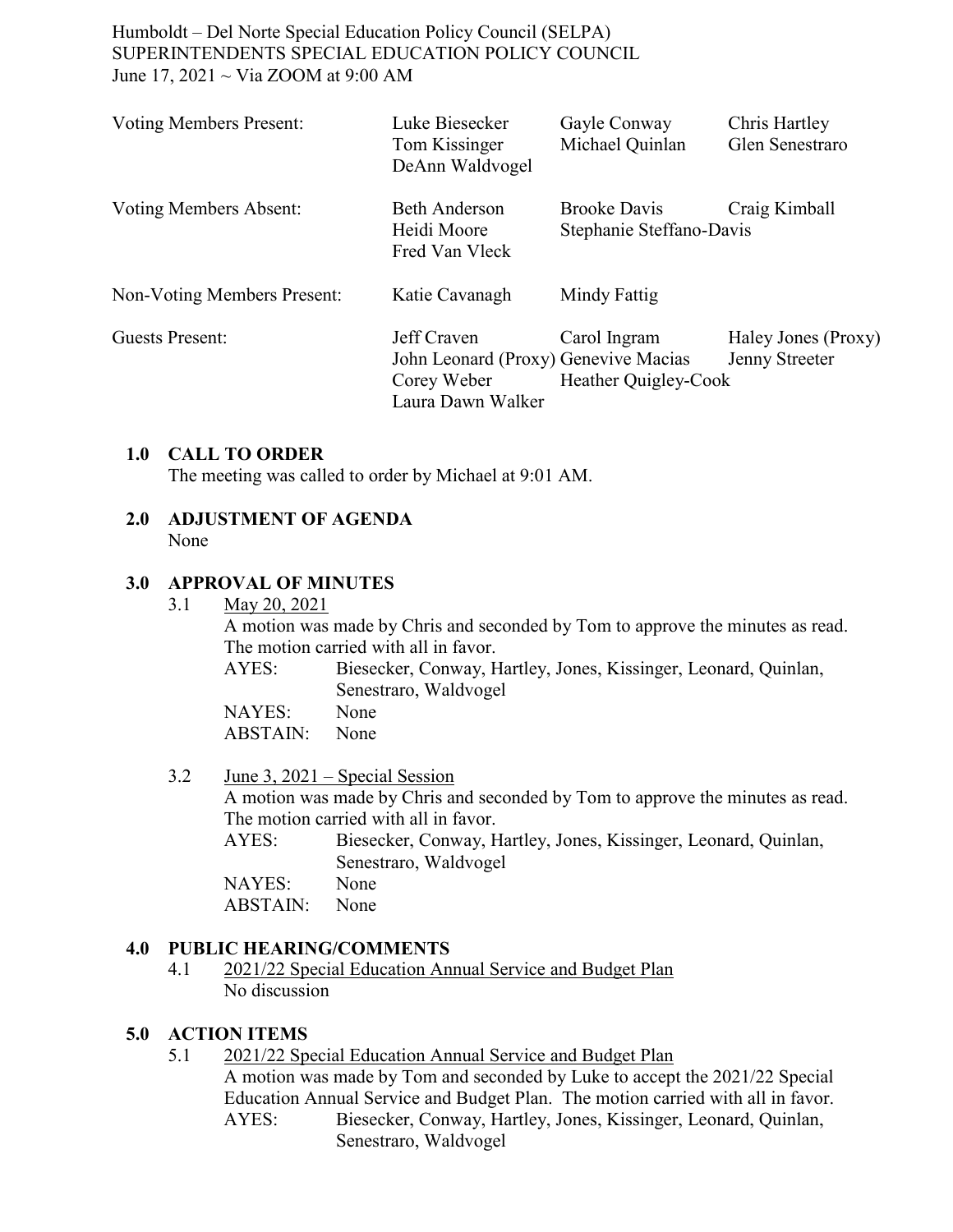| NAYES:   | None |
|----------|------|
| ABSTAIN: | None |

5.2 DHH Educational Specialist Position

Mindy explained that the position is currently shared between HCOE and SELPA and with the increased need of infant/preschool children HCOE would like to increase to 1.0, which results in SELPA needing to backfill the position. In addition, the 3-22 aged student's numbers have increased as well justifying hiring 1.0 for SELPA. The current DHH staff person will continue as .5 each until a replacement has been found.

A motion was made by DeAnn and seconded by Gayle to increase the SELPA Deaf/Hard of Hearing Education Specialist position to 1.0 and post the position immediately.

AYES: Biesecker, Conway, Hartley, Jones, Kissinger, Leonard, Quinlan, Senestraro, Waldvogel NAYES: None ABSTAIN: None

5.3 SELPA Facility Purchase Recommendation

Mindy extended her thanks to the council and participating LEAs for their help and support with the process of purchasing a new SELPA office. She announced that an offer has been accepted for an office located at 624 Harris Street. She reviewed that both the fiscal and facility Ad Hoc committees have been reviewing the options of purchase and recommend a 100% Off-The-Top charge back to the LEAs for \$635,000.00, which would cover the purchase and some anticipated and unanticipated construction costs. The council asked Mindy to report yearly on maintenance and building costs spent from the additional funds.

A motion was made by Luke and seconded by Chris to approve \$635,000 one time expenditure from Off the Top for the purchase of the building and cover anticipated/unanticipated building construction for the 2021/22 school year with an MOU drawn up with ownership to all the participating LEAs. The motion carried with all in favor:

| AYES:    | Biesecker, Conway, Hartley, Jones, Kissinger, Leonard, Quinlan, |
|----------|-----------------------------------------------------------------|
|          | Senestraro, Waldvogel                                           |
| NAYES:   | None                                                            |
| ABSTAIN: | None                                                            |

A special thank you to all involved in this process including the Policy Council, Ad Hoc members, SELPA staff, HCOE and Eureka City Schools for their planned assistance with construction.

### **6.0 INFORMATION/ACTION ITEMS**

6.1 Director's Report

Mindy shared with the council that she is ending her year as state chairperson with a celebration of making it through the year and our SELPA has become highly recognized throughout the state as a rural voice in state meetings. She will be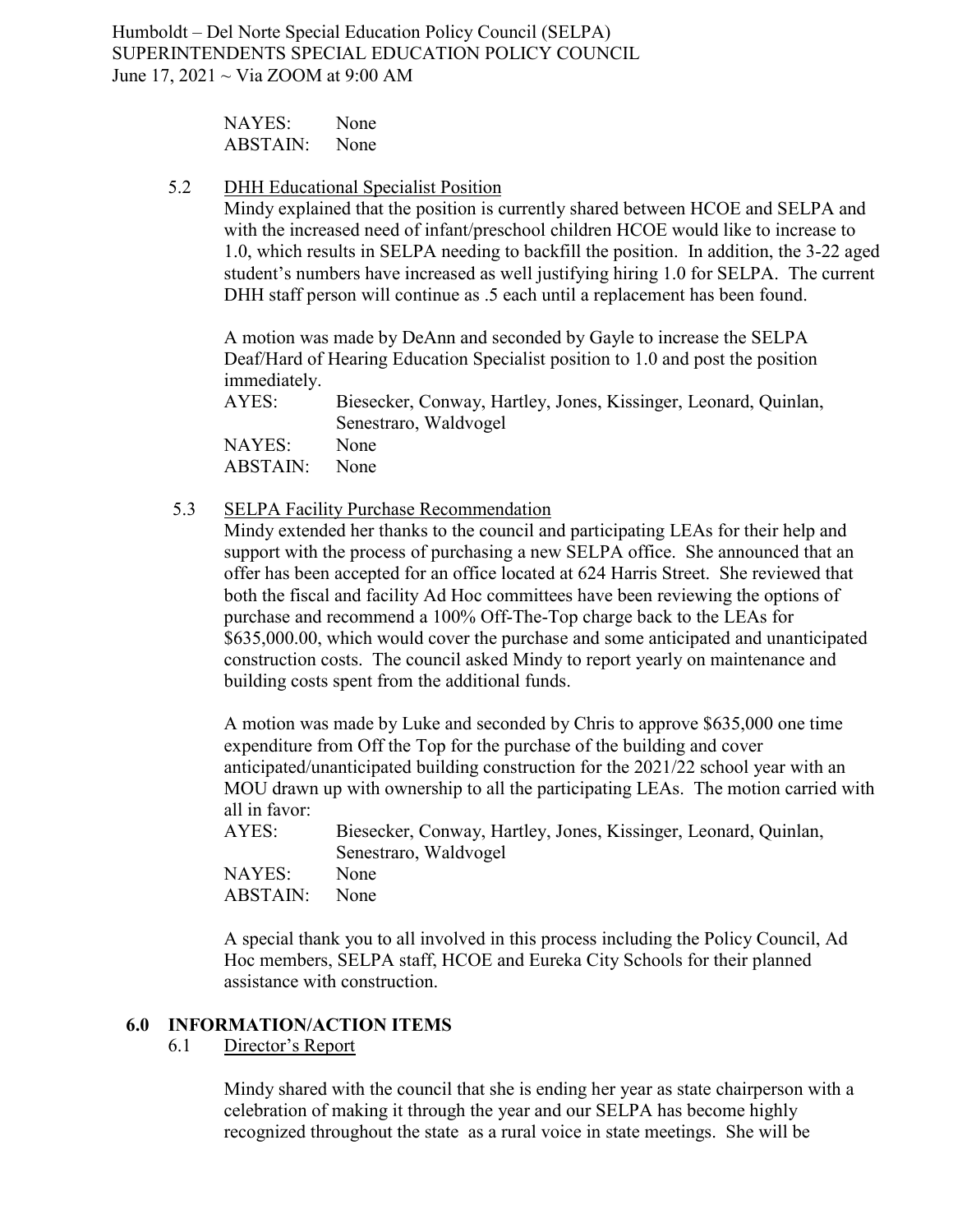> continuing on State SELPA Executive Committee for her 5<sup>th</sup> and final year as Past Chair for 2021-22. She asked that the LEAs share the surveys that went out last week as the input is greatly appreciated.

A few items remaining for this year:

- End of Year CALPADS deadline is July 9 to SELPA.
- LCAP and Personnel Data Reports are due from the LEAs.
- Local Plan certifications are due now to SELPA and then to CDE by June 30.
- HDN SELPA website is being redesigned along with the redesign of the special education handbook.
- Comp Ed Guidelines are available in the SEIS document library.
- Beyond SST Heather announced that all LEAs will be receiving information on uploading into the system and once uploaded SELPA will schedule training in the fall.

Mindy will be meeting with the West Ed Group next month as a member of the State SPED Governance and Accountability workgroup along with invitation to present to ACSA Region 1 in Shasta and will be attending PAC 6 in Mendocino.

- 6.2 Ad Hoc Reports
	- 6.2.1 Fiscal Ad Hoc Report

Corey reported that the finance system, Escape, would go live July 1. Two items will be brought back to the Ad Hoc in the fall, which include Low Incidence funding and TLC incentive funding. In the meantime, the LI funds will be applied to staff salaries reducing the OTT chargeback.

6.2.2 Facility Ad Hoc Report

It was recommended that the Ad Hoc continue to meet as needed.

- 6.3 Legislative Advocacy Updates
	- AB602 Mindy reported that the 602 base rate was raised as predicted.
	- AB967 Rolled into trailer bill language asking for \$1,000,000,000, which was lowered to \$500,000,000. If an LEA has current comp ed expenses, let Mindy know by including service logs for summer services
	- AB126 Garcia Bill Family Empowerment will probably be rolled into SB639 which addresses the minimum wage for people with disabilities. At this point, it has passed with no opposition.
	- SB328 Portantino Bill relates to rural schools including Humboldt and Del Norte school is pending and due by July 14<sup>th</sup> deadline.
	- AB586 O'Donnell passed assembly and is now in the Senate.
	- Dyslexia screening bill has passed Senate and being tracked

Katie shared that HCOE is communicating with DHHS to build a stronger relationship to grow and maintain the partnership by having a registered nurse to collaborate with DHHS.

6.4 LEA/SELPA Reporting Timelines